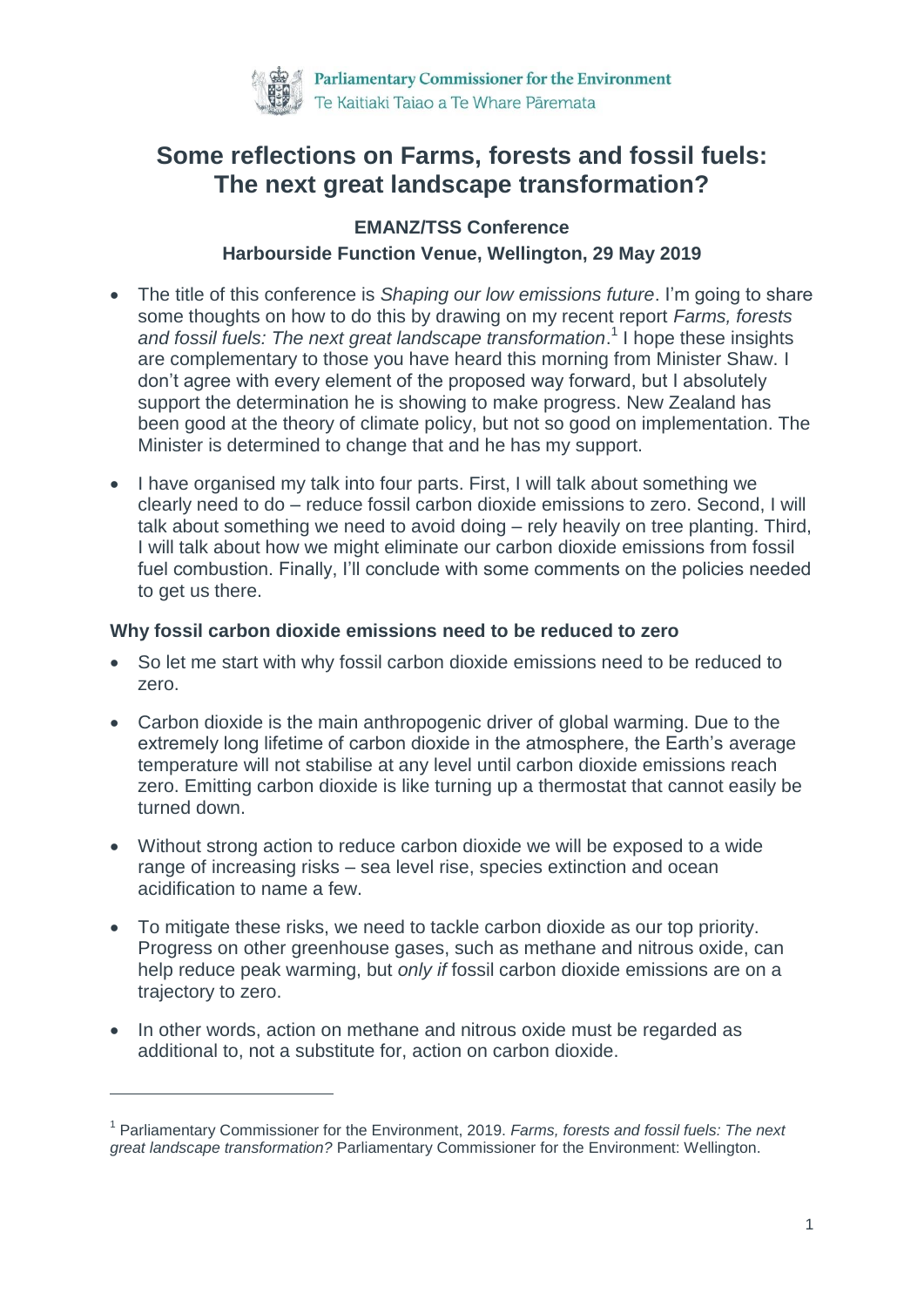- In IPCC pathways that are consistent with staying below 2 degrees, global carbon dioxide emissions reach net zero by around 2070.
- For pathways consistent with 1.5 degrees, global carbon dioxide emissions need to reach net zero by around  $2050.<sup>2</sup>$
- Despite the clear message coming from the science community, carbon dioxide emissions are still going in the wrong direction. Global carbon dioxide emissions from fuel combustion increased again last year, to an historic high of 33 gigatonnes.<sup>3</sup>
- We are part of this concerning trend. New Zealand's gross carbon dioxide emissions have increased by 42 per cent between 1990 and 2017. The main drivers were road transport and chemical and food processing.<sup>4</sup>
- So it is clear that we need to reduce carbon dioxide and fast.
- This is why I recommended in my report a target of reducing emissions of fossil carbon dioxide to zero in the second half of the century. I also recommended that we should not rely on forest sinks to achieve that target.

#### **Why we need to avoid relying heavily on tree planting**

- Why? I am deeply sceptical about a net zero target for fossil carbon dioxide that allows forest offsets.
- For forests to be a legitimate offset for fossil carbon dioxide emissions there needs to be broad alignment between the warming caused by emissions and the cooling effects of the sinks that are meant to be offsetting them. The problem is that there is no such alignment.
- This is because fossil carbon dioxide emitted into the atmosphere has a warming effect that lasts for centuries to millennia. By contrast, most forests store carbon on timescales that last from decades to centuries. There is a chance their carbon could be released due to fire, disease or land use change and then not fully recovered. Furthermore, these risks may be exacerbated by climate change.
- This misalignment between the near-permanent warming effects of carbon dioxide emissions, and the likely shorter-lived climate mitigation benefits of forest sinks, highlights that using carbon sequestration by trees to offset fossil carbon dioxide emissions comes with very real risks.

<sup>2</sup> IPCC. 2019. *Special report on global warming of 1.5 °C*. [www.ipcc.ch/reports/sr15/.](http://www.ipcc.ch/reports/sr15/)

<sup>3</sup> IEA. 2019. *Global energy and CO<sup>2</sup> status report 2018*. [webstore.iea.org/global-energy-co2-status](https://webstore.iea.org/global-energy-co2-status-report-2018)[report-2018.](https://webstore.iea.org/global-energy-co2-status-report-2018)

<sup>4</sup> Ministry for the Environment. 2019. *New Zealand's Greenhouse Gas Inventory 1990-2017*. [www.mfe.govt.nz/publications/climate-change/new-zealands-greenhouse-gas-inventory-1990-2017.](http://www.mfe.govt.nz/publications/climate-change/new-zealands-greenhouse-gas-inventory-1990-2017)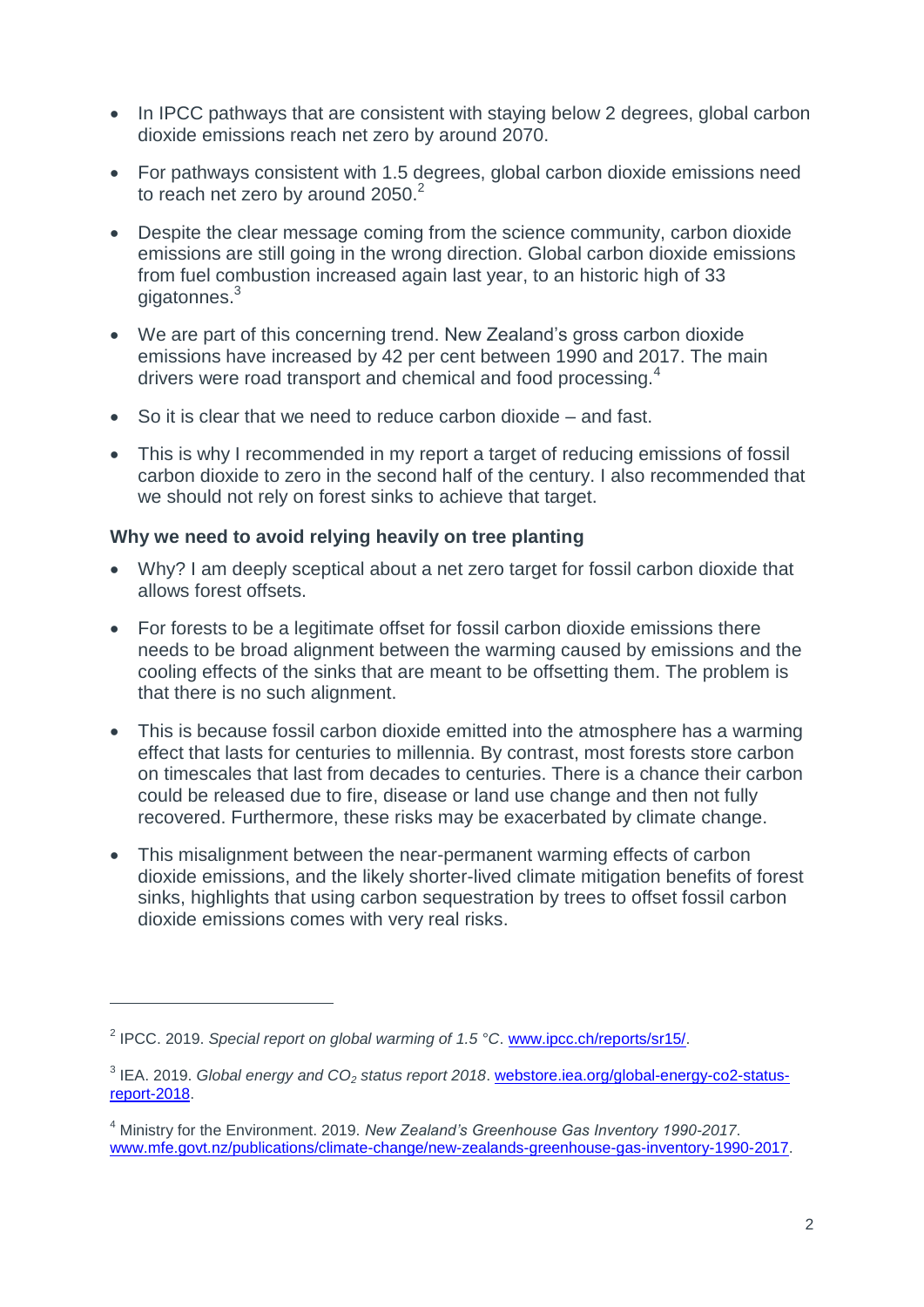- To truly offset the impact of fossil carbon dioxide emissions, forest carbon pools would need to be maintained effectively in perpetuity. We have no way of knowing if we can do that.
- Further, the climate benefits of forest sinks are uncertain. For example, converting pasture to forest can have a warming contribution due to the reduced reflectivity, or albedo, of the land. There may also be cooling contributions at work. Hence, we simply do not know the full extent of the temperature effects of forests that well.
- These issues have led me to the conclusion that reducing fossil carbon dioxide emissions by, say, half and claiming to have covered the rest by planting forests is a bad idea.
- While the short-term costs of relying heavily on forest offsets are lower, it will almost certainly be at the cost of delaying serious action on reducing gross emissions.
- Relatively cheap forest offsets can be expected to significantly suppress the emissions price under the New Zealand emissions trading scheme. Indeed, that is their attraction to those who promote this path. If this is the case, there is likely to be less investment in innovation and the deployment of new abatement technologies to reduce gross emissions.
- New Zealand is the only country to fully integrate forest carbon sinks into an ETS alongside fossil fuel emissions. Other countries are happy to count increased forest sinks towards their national targets, but none is allowing direct substitution of one for the other.
- On the other hand, I see forestry having a vital role to play in climate mitigation through the offsetting of biological emissions. This is because the durations of the warming effects of biological emissions are better aligned with the duration of the climate mitigation benefits of trees. But, even in respect of biological emissions, a limit or discount factor for forest offsets should be considered because of the risks and uncertainties I've mentioned.

#### **How we might eliminate emissions of fossil carbon dioxide**

- So how do we get to zero fossil carbon? There are three things we need to do.
- One, greatly improve the energy efficiency of our buildings, vehicles and appliances.
- Two, transition to emissions-free methods for supplying electricity, generating heat and transporting people and goods.
- Three, shift to alternative production processes for steel, aluminium, cement and other industrial products and/or substitute less emissions-intensive materials in place of these materials.
- Energy efficiency is often one of the cheapest and most effective ways to reduce carbon dioxide emissions. Saving energy minimises the amount of investment needed in new energy supply infrastructure.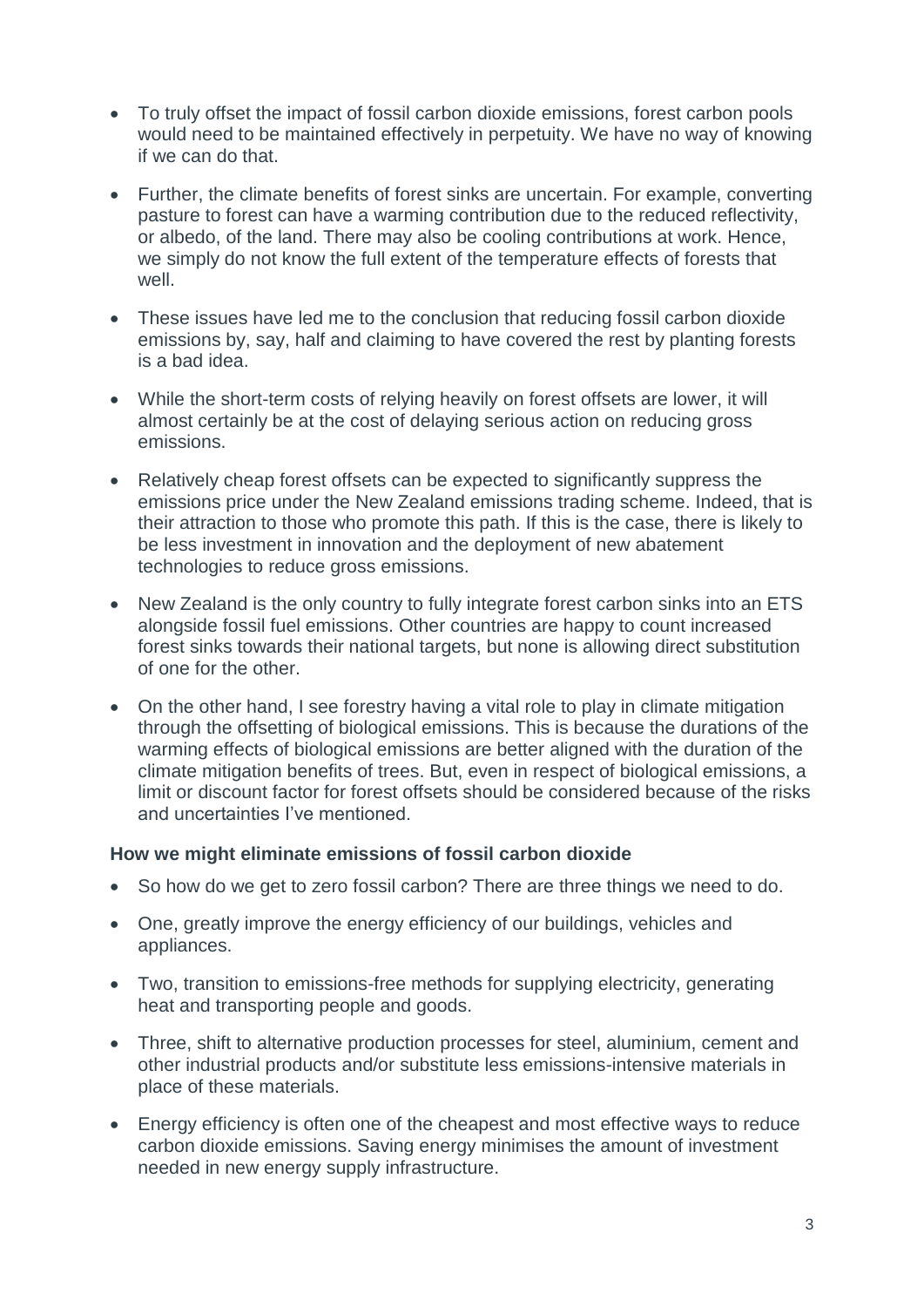- Many of our existing buildings will still be around in 2050. So we need to retrofit existing buildings in addition to putting in place more ambitious standards for new ones. This is why the New Zealand Green Building Council and Enviro-mark Solutions are currently working on a new zero carbon standard for existing buildings.<sup>5</sup>
- The efficiency of New Zealand's vehicle fleet is poor by international standards. Only two other OECD countries – the USA and Australia – use more energy per passenger kilometre.<sup>6</sup> The lack of fuel efficiency standards for vehicles means that New Zealand risks remaining a dumping ground for second-hand vehicles that cannot be sold in other countries.
- New Zealand has been a pioneer when it comes to harnessing renewable energy sources for electricity generation. But we still rely heavily on fossil fuels for transport and heating.
- Deep decarbonisation of our energy system will require us to develop a flexible system that draws on a diverse range of renewable energy sources – wind, solar, hydro, geothermal, and maybe wave and tidal power. These sources will need to work together with energy storage technologies such as pumped storage, batteries and hydrogen. All need to be integrated to meet demand.
- In the modelling I commissioned for the *Farms, forests and fossil fuels* report, by 2075 the largest contributions to electricity generation come from utility-scale solar PV, hydro, wind and geothermal. This is a result of assumptions that consider sustained technological improvements and reduced capital costs to be plausible outcomes.
- The modelling also indicates a rapid switch to electric vehicles with over 95 per cent of New Zealand's light vehicle fleet being electric by 2075. Though not included in the model we used, other energy carriers such as hydrogen might also provide a solution for heavy transport.
- Turning to industry, direct emissions from industrial processes make up roughly 15 per cent of New Zealand's gross carbon dioxide emissions.<sup>7</sup>
- New Zealand's heavy industrial emitters are unlikely to find solutions by themselves, but they are part of global industries that are taking the search for solutions seriously.

<sup>5</sup> NZGBC and Enviro-mark Solutions. 2019. *New Zealand Net Zero Carbon Buildings Standard Consultation Paper.* [www.nzgbc.org.nz/Attachment?Action=Download&Attachment\\_id=2108.](http://www.nzgbc.org.nz/Attachment?Action=Download&Attachment_id=2108)

<sup>6</sup> IEA. 2018. *Energy Efficiency Statistics*. [www.iea.org/statistics/efficiency/.](http://www.iea.org/statistics/efficiency/)

<sup>7</sup> Ministry for the Environment. 2019. *New Zealand's Greenhouse Gas Inventory 1990-2017*. [www.mfe.govt.nz/publications/climate-change/new-zealands-greenhouse-gas-inventory-1990-2017.](http://www.mfe.govt.nz/publications/climate-change/new-zealands-greenhouse-gas-inventory-1990-2017)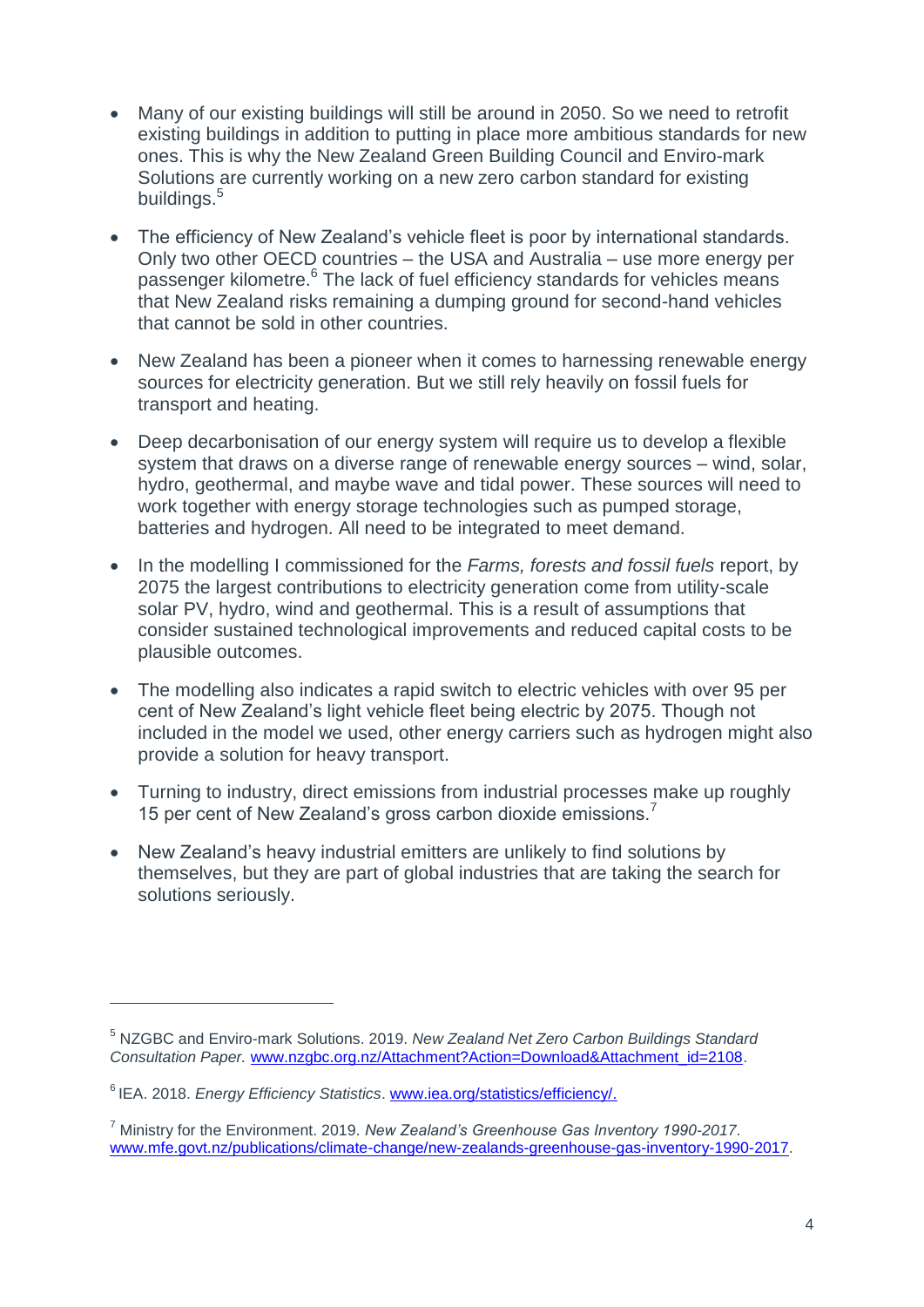- For example, Rio Tinto, Alcoa and Apple are working together on an alternative method for producing aluminium that uses inert anodes and cathodes instead of graphite ones. This technology could essentially eliminate direct carbon emissions from aluminium plants.<sup>8</sup>
- In the case of steel, a new pilot facility under construction in Sweden will produce steel using hydrogen from renewable electricity. The only emissions will be water vapour.<sup>9</sup>
- If there is a need for any ongoing carbon dioxide emissions, these will need to be compensated for by carbon capture, utilisation and storage technologies that remove an equivalent amount of carbon dioxide out of the atmosphere permanently.
- Broadly speaking, carbon capture can be split into two main approaches. Firstly there are those that seek to capture carbon that is being emitted in high concentration from the chimney or exhaust of some process or power station. Secondly, there are those that seek to capture carbon directly from the air – in some ways artificially replicating what plants do as they photosynthesise.
- Regardless of how the carbon is captured, it needs to be stored in a permanent way. Some approaches are looking to pump carbon dioxide deep underground, where it is either trapped by rock layers or even reacts with them to form carboncontaining rock.
- Some of these technologies for capture and storage are still at the early stages of development, with pilot or demonstration plants in operation. But if new methods to sequester carbon become commercially viable and deployable at scale, then they should be included in fossil carbon dioxide emissions targets providing they can demonstrate a more permanent and reliable method of storing carbon than trees, soils and other terrestrial ecosystems.

## **What types of policies might help us get there**

- Finally, what types of policies are needed to shift our economy and indeed all economies – onto a low emissions trajectory?
- Emissions pricing should be an indispensable element of climate policy packages. Emissions pricing can work, provided the prices make a meaningful difference. Unfortunately they often don't. New Zealand is a case in point.
- The emissions price created by the New Zealand Emissions Trading Scheme is currently around \$25 per tonne of carbon dioxide. At that level, the price of a litre of petrol at the pump is about six cents higher than it would be without the emissions price. That's not really enough to change driver behaviour.

<sup>8</sup> Rio Tinto. 2018. *Rio Tinto and Alcoa announce world's first carbon-free aluminium smelting process.* [www.riotinto.com/documents/180511\\_Rio\\_Tinto\\_announces\\_worlds\\_first\\_carbon\\_free\\_aluminium.pdf.](http://www.riotinto.com/documents/180511_Rio_Tinto_announces_worlds_first_carbon_free_aluminium.pdf)

<sup>9</sup> Reuters. 2018. *Swedish steel plant to run on hydrogen.* [af.reuters.com/article/africaTech/idAFL8N1PR4R2.](https://af.reuters.com/article/africaTech/idAFL8N1PR4R2)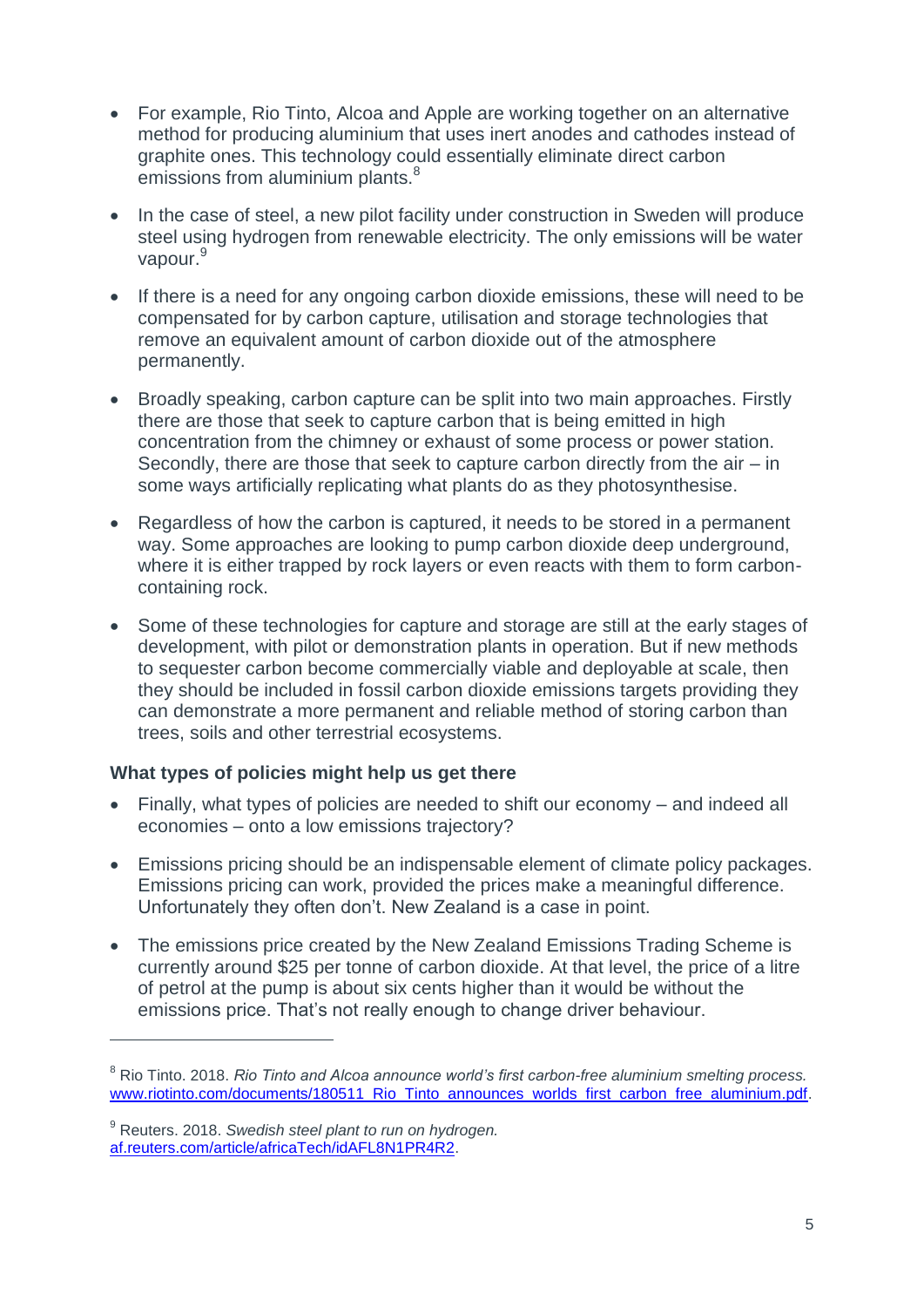- It has been estimated that in the short run, average global emissions prices would need to rise to between 40 and 80 US dollars per tonne of carbon dioxide by 2020 if we're to be on track to achieve the objectives of the Paris Agreement. And even higher prices will be needed beyond that. $10<sup>10</sup>$
- Not only are emissions prices currently too low in New Zealand and the rest of the world, the coverage of emissions pricing is often limited. Eighty five per cent of global emissions are not currently priced and about three quarters of the emissions that *are* covered by an emissions price are priced below ten US dollars per tonne of carbon dioxide.<sup>11</sup>
- The modelling commissioned for *Farms, forests and fossil fuels* that I referred to earlier saw prices rising to \$350 per tonne of carbon dioxide by 2075 to reach a zero fossil emissions goal.
- The reality, of course, is that many opportunities to switch away from fossil fuel consumption will present themselves long before prices reach anything like \$350 per tonne of carbon dioxide.
- The real issue is how that price evolves from its current level. It needs to rise steadily and consistently to send an unequivocal signal that fossil emissions will only become more expensive.
- Many of the relatively cheap options in other countries for mitigating fossil emissions from the energy sector, such as substituting renewable energy for fossil fuel combustion, have already been adopted in New Zealand. However, fossil emissions from transport, industry and the built environment are still significant and rising. Strong action to reduce these emissions remains a priority.
- $\bullet$  In many sectors such as transport technologies are rapidly developing that any half-decent emissions price will bring forward. But there are always hard cases. Steadily rising emissions prices could soon compromise the competitiveness of some emissions-intensive sectors, such as steel, aluminium, cement and aviation. The temptation is to delay a credible and rising economywide fossil emissions price to protect these emitters.
- I don't think it makes sense to have the hard cases dictate our path forwards. While we're waiting for some of those technological breakthroughs I mentioned earlier, it might be better to explore some pragmatic sectoral solutions where needed and let the emissions price for the rest of the economy continue to rise. For instance, my report suggested limited access to international units of high environmental integrity.

<sup>10</sup> High-Level Commission on Carbon Prices. 2017. *Report of the High-Level commission on Carbon Prices.* [www.carbonpricingleadership.org/report-of-the-highlevel-commission-on-carbon-prices](http://www.carbonpricingleadership.org/report-of-the-highlevel-commission-on-carbon-prices)

<sup>&</sup>lt;sup>11</sup> World Bank, Ecofys and Vivid Economics. 2016. *State and Trends of Carbon Pricing 2016*. World Bank, Washington DC: World Bank.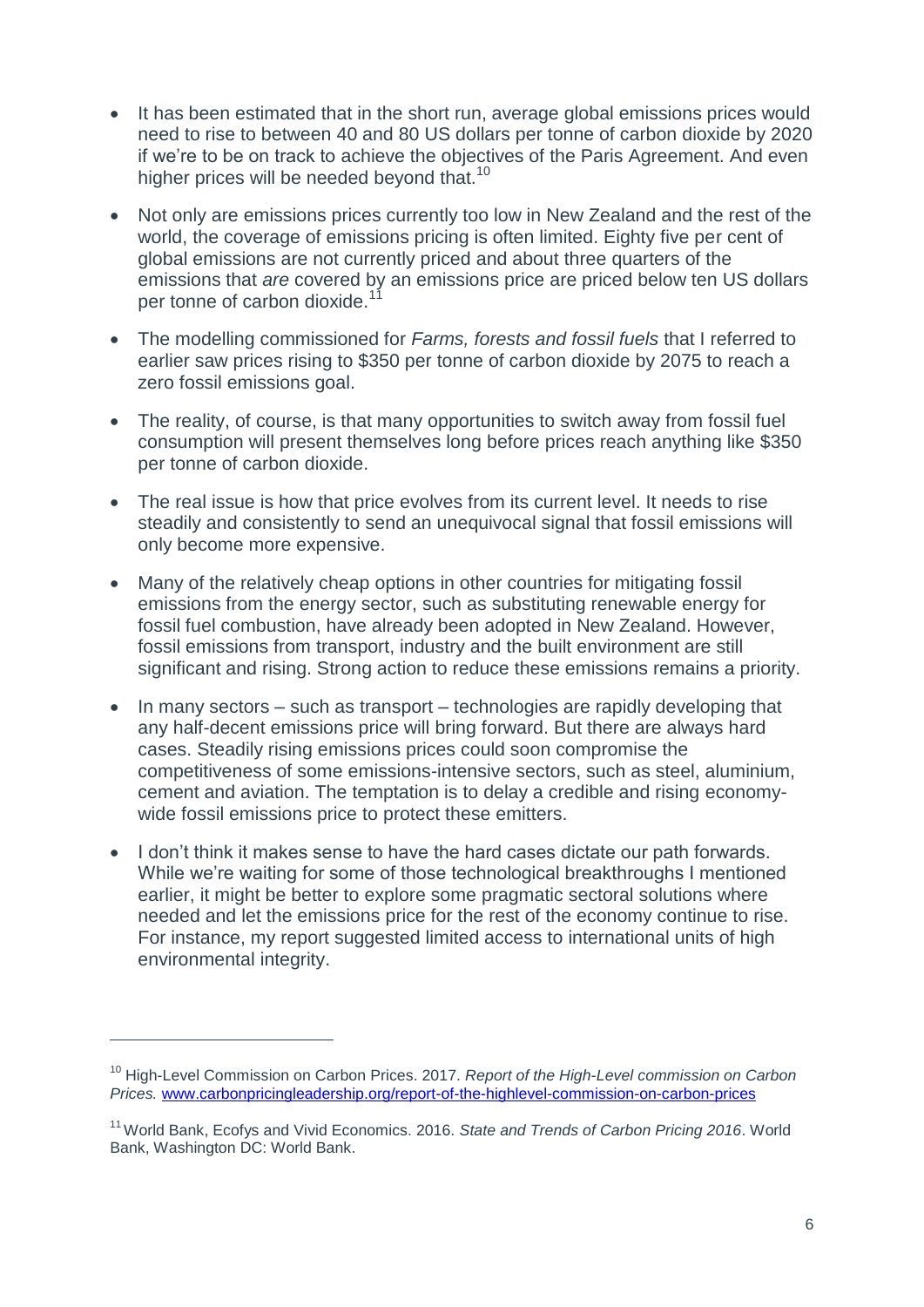- Transitional policies should aim to enable a steady transition one in which industrial emitters are neither overly disrupted nor so protected that there is no incentive to switch to less emissions-intensive materials.
- For decades now, economists and policymakers alike have argued that the 'least cost' way to reduce fossil emissions is to develop emissions pricing. Unsurprisingly, governments around the world, including New Zealand have followed this advice.
- But other policies can also address the need to reduce our path dependency on fossil fuels and divert capital to cleaner technologies. For instance, directly limiting the supply of fossil fuels.<sup>12</sup> Last year, New Zealand embarked on one such climate policy through the amendment of the Crown Mineral Act to prohibit any new exploration of fossil fuels either offshore or onshore outside the Taranaki region.
- New Zealand is not alone in adopting these complementary climate policies. Several other countries have also recently adopted such policies, including France, Denmark and Costa Rica.<sup>13</sup>
- In an effort to tackle climate change effectively we need both emissions pricing and complementary policies such as energy efficiency standards, research and development incentives, and policies to limit the supply of fossil fuels.
- Deep decarbonisation of our energy, transport and industry sectors is necessary to mitigate the major risks that climate change poses to our environment, our financial systems and our communities. This transition needs to happen sooner rather than later.
- It also needs to happen globally. New Zealand is a small developed economy. We need large economies – developed and developing – to take the issue as seriously as we do. To demand that they do, we have to play our part in tackling carbon dioxide emissions. We are likely to be a technology taker in most cases, but some diversion of auction revenues to promote technological innovation could be warranted. By contrast, encouraging industrial emitters to plant trees will achieve little in the way of permanent emissions reductions.
- On the other hand, we need to demonstrate leadership in the one area where we are, plausibly, a leader – agricultural emissions. Tree planting makes better sense in that context. But emissions also have to fall. This should be where much of our innovation and research and development should focus. If any country can point the way to climate friendly food production systems it should be New Zealand.

 $12$  These policies are also likely to have relatively low administrative and transaction costs. See Green, F and Denniss, R. 2018. Cutting with both arms of the scissors: the economic and political case for restrictive supply-side climate policies. *Climate Change*, 150: 73-87.

 $13$  Erickson, P, Lazarus, M and Piggot, G. 2018. Limiting fossil fuel production as the next big step in climate policy. *Nature Climate Change*, 8: 1037-1043.